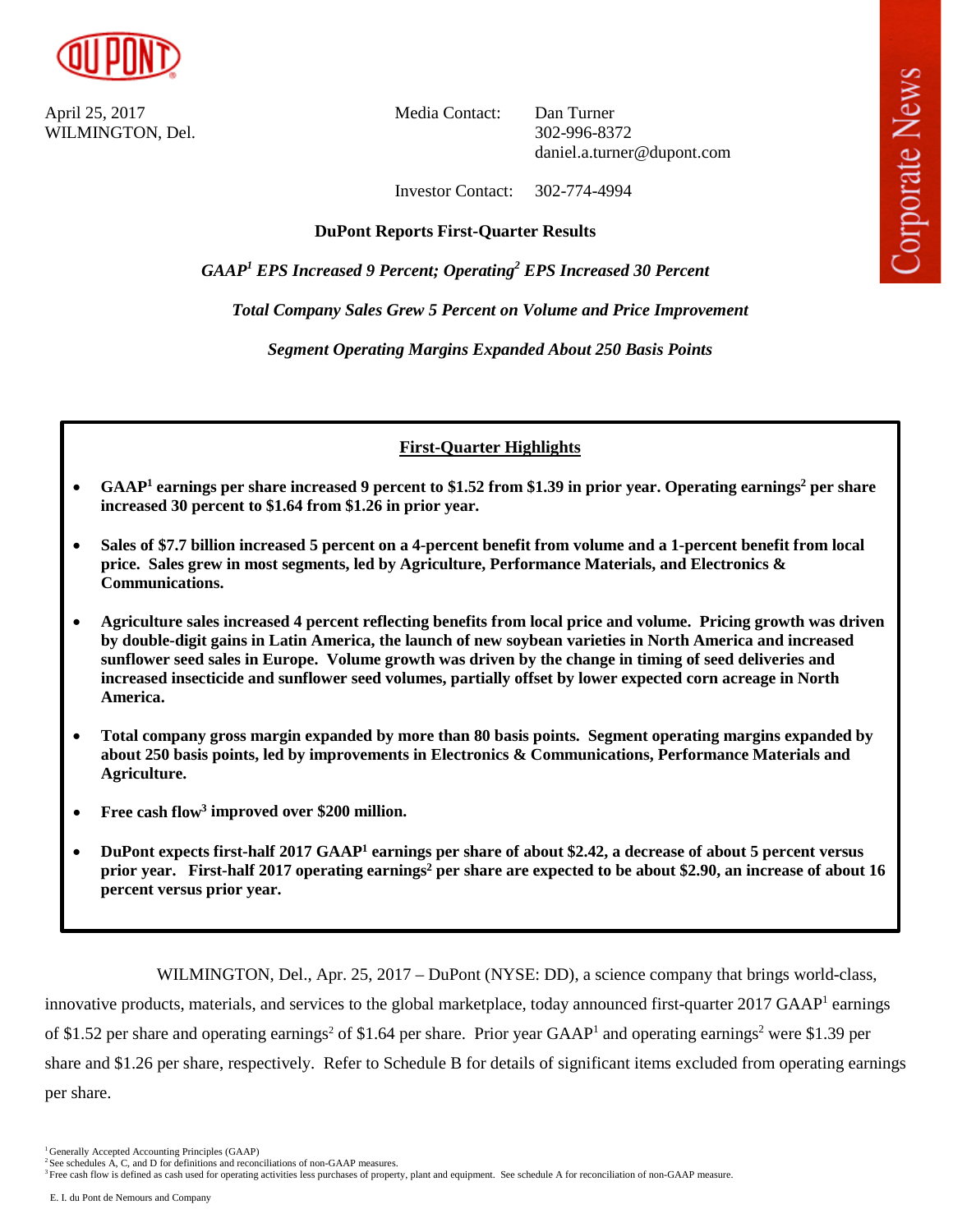First-quarter sales were \$7.7 billion, up 5 percent versus prior year on a 4-percent benefit from volume and a 1-percent benefit from local price. Volume grew in almost all segments, led by Performance Materials, Electronics & Communications and Agriculture. Agriculture sales were positively impacted by the change in timing of seed deliveries which benefitted first quarter sales by approximately \$140 million. This timing change benefitted total company net sales by 2 percent in the quarter.

"Our team delivered strong operational performance in the first quarter, growing operating EPS by 30 percent," said Ed Breen, Chairman and CEO. "The strength of our new product introductions and increased demand in key markets together resulted in top-line increases in almost every business. We also made significant progress on key milestones in the merger with Dow, including receipt of conditional approval from the European Commission and an agreement with FMC to divest certain crop protection assets and acquire substantially all of its Health & Nutrition segment. We continue to expect to close the merger in August of this year and quickly begin working on the 500-plus projects already identified to deliver the targeted \$3 billion in cost synergies."

## **Global Consolidated Net Sales – 1st Quarter**

|                                 |    |                | Three Months Ended |                        |          |        |             |
|---------------------------------|----|----------------|--------------------|------------------------|----------|--------|-------------|
|                                 |    | March 31, 2017 |                    | Percent Change Due to: |          |        |             |
|                                 |    |                | %                  | Local Price and        |          |        | Portfolio / |
|                                 |    | \$             | Change             | Product Mix            | Currency | Volume | Other       |
| (Dollars in millions)           |    |                |                    |                        |          |        |             |
| U.S. & Canada                   | \$ | 3,576          |                    |                        |          | (1)    |             |
| $EMEA$ *                        |    | 2,110          | 5                  |                        | (3)      | 8      | (1)         |
| Asia Pacific                    |    | 1,451          | 13                 | (1)                    | (1)      | 16     | (1)         |
| Latin America                   |    | 606            | 14                 | 7                      | 11       | (3)    | (1)         |
| <b>Total Consolidated Sales</b> | S  | 7,743          | 5                  |                        |          | 4      |             |

\* Europe, Middle East & Africa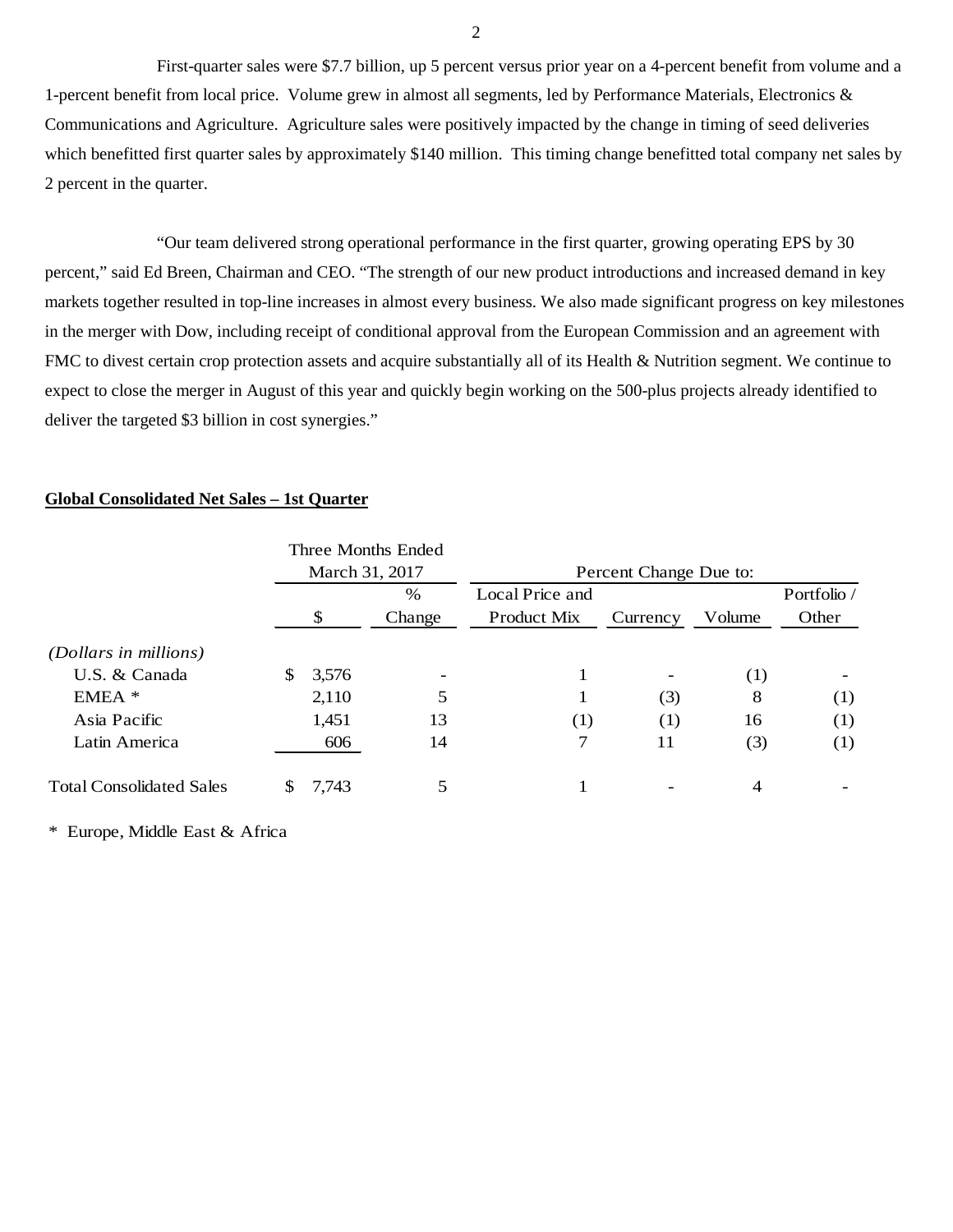# **Segment Net Sales – 1st Quarter**

|             |          | Local Price and                      |          |        | Portfolio /            |
|-------------|----------|--------------------------------------|----------|--------|------------------------|
| \$          | % Change | Product Mix                          | Currency | Volume | Other                  |
|             |          |                                      |          |        |                        |
| \$<br>3,928 | 4        |                                      |          |        | (1)                    |
| 510         | 13       |                                      | (1)      | 15     | (1)                    |
| 368         | 5        | 2                                    | (1)      | 4      |                        |
| 789         | (1)      |                                      | (1)      |        |                        |
| 1,368       | 10       |                                      | (1)      | 11     |                        |
| 747         | 2        | (2)                                  | (1)      | 5      |                        |
| 33          |          |                                      |          |        |                        |
| 7,743       | 5        |                                      |          | 4      |                        |
|             |          | Three Months Ended<br>March 31, 2017 |          |        | Percent Change Due to: |

# **Operating Earnings – 1st Quarter**

|                                                            |             |               |       |              | Change vs. 2016 |        |
|------------------------------------------------------------|-------------|---------------|-------|--------------|-----------------|--------|
| (Dollars in millions)                                      | 1Q17        |               | 1Q16  |              | \$              | $\%$   |
| Agriculture                                                | \$<br>1,236 | $\mathcal{S}$ | 1,101 | $\mathbb{S}$ | 135             | 12%    |
| Electronics & Communications                               | 89          |               | 59    |              | 30              | 51%    |
| <b>Industrial Biosciences</b>                              | 75          |               | 63    |              | 12              | 19%    |
| Nutrition & Health                                         | 121         |               | 104   |              | 17              | 16%    |
| <b>Performance Materials</b>                               | 355         |               | 273   |              | 82              | 30%    |
| <b>Protection Solutions</b>                                | 177         |               | 176   |              | 1               | 1%     |
| Other                                                      | (62)        |               | (59)  |              | (3)             | $-5%$  |
| Total segment operating earnings <sup>(4)</sup>            | 1,991       |               | 1,717 |              | 274             | 16%    |
| Exchange gains (losses) $(5)$                              | (59)        |               | (121) |              | 62              | nm     |
| Corporate expenses <sup>(4)</sup>                          | (69)        |               | (86)  |              | 17              | $-20%$ |
| Interest expense                                           | (84)        |               | (92)  |              | 8               | $-9\%$ |
| Operating earnings before income taxes <sup>(2)</sup>      | 1,779       |               | 1,418 |              | 361             | 25%    |
| Provision for income taxes on operating earnings $(2)$ (4) | (338)       |               | (303) |              | (35)            |        |
| Less: Net income attributable to noncontrolling interests  | 8           |               | 6     |              | 2               |        |
| Operating earnings <sup><math>(2)</math></sup>             | \$<br>1,433 | \$            | 1,109 | \$           | 324             | 29%    |
| Operating earnings per share $(2)$                         | \$1.64      | \$            | 1.26  | \$           | 0.38            | 30%    |
| GAAP $^{(1)}$ earnings per share                           | \$1.52      | \$            | 1.39  | \$           | 0.13            | 9%     |

(4) See Schedules B and C for listing of significant items.

(5) See Schedule D for additional information on exchange gains and losses.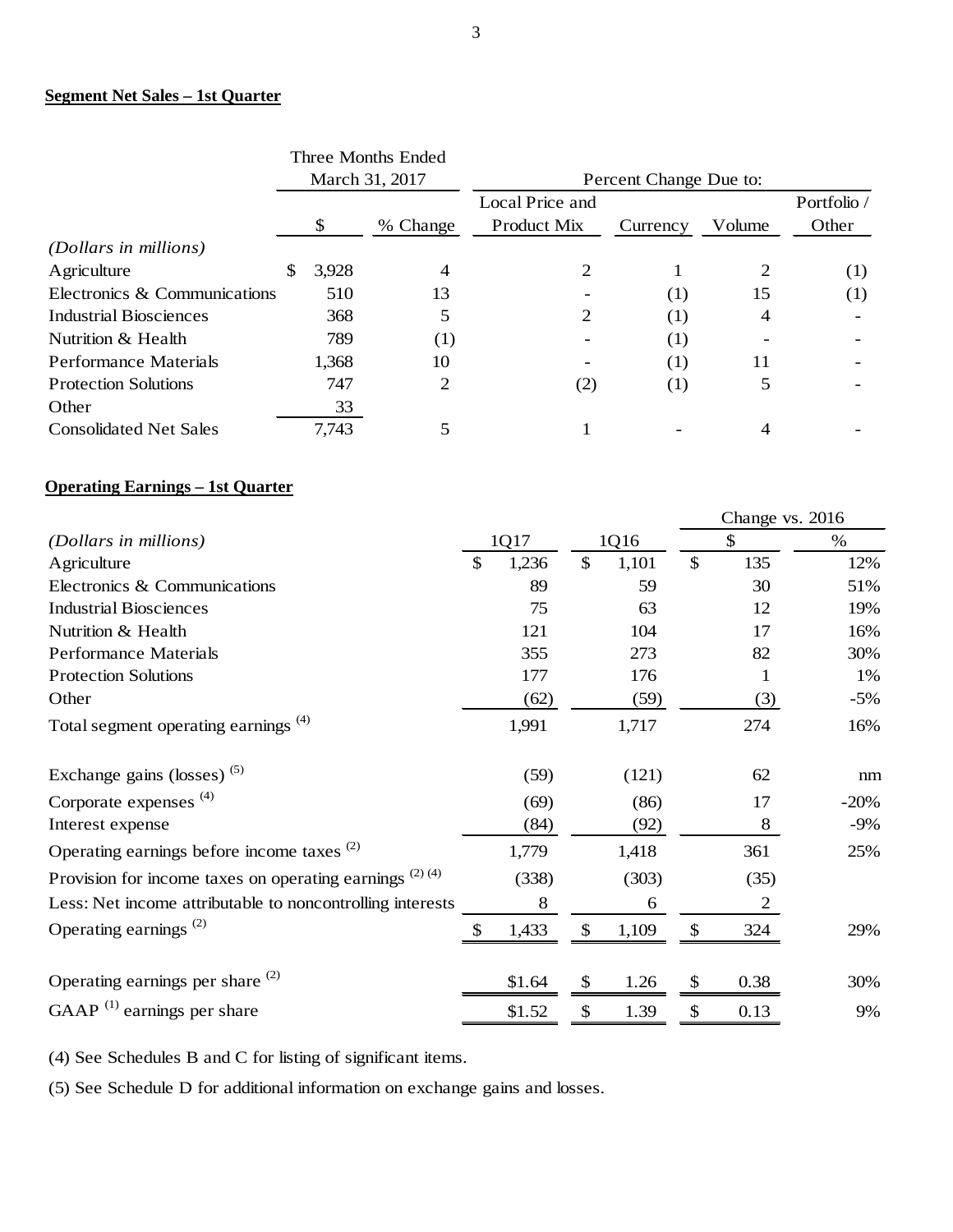The following is a summary of business results for each of the company's reportable segments comparing first quarter with the prior year, unless otherwise noted.

**Agriculture** – First-quarter 2017 operating earnings of \$1,236 million increased \$135 million, or 12 percent, on local price and volume growth. Pricing growth was realized by double-digit increases in Brazil driven by the company's newest corn hybrids and increased sunflower seed sales in Europe. Volume growth was driven by an approximately \$140 million benefit from the change in timing of seed deliveries, increased insecticides and sunflower seed sales partially offset by a decrease in expected corn acreage in North America. Operating margins expanded by about 240 basis points.

**Electronics & Communications** – First-quarter 2017 operating earnings of \$89 million increased \$30 million, or 51 percent, on volume growth and the absence of a \$16 million prior year litigation expense. Volume growth was driven by increased demand in consumer electronics and semiconductor markets, as well as stronger photovoltaic material sales. Operating earnings included a gain on the sale of a business offset by costs associated with a legal matter. Operating margins expanded by 440 basis points.

**Industrial Biosciences** – First-quarter 2017 operating earnings of \$75 million increased \$12 million, or 19 percent, on volume growth, improved joint venture performance and cost savings, partially offset by declines in CleanTech. Volume growth reflected increased demand for biomaterials in apparel and carpeting and bioactives in the grain processing market. Operating margins expanded by about 250 basis points.

**Nutrition & Health** – First-quarter 2017 operating earnings of \$121 million increased \$17 million, or 16 percent, on plant productivity, mix enrichment and cost savings. Volume growth in probiotics and emulsifiers was offset by declines in protein solutions and systems and texturants. Operating margins expanded by 235 basis points.

**Performance Materials** - First-quarter 2017 operating earnings of \$355 million increased \$82 million, or 30 percent, driven by higher volumes and cost savings. Increased demand for polymers in automotive markets, specialty copolymers growth in packaging and timing benefits from the second quarter 2017 drove increased volumes. Overall volume growth was constrained by lower ethylene sales as the business prepares for a planned turnaround of the ethylene cracker in the second quarter. Operating margins expanded by about 410 basis points.

**Protection Solutions** – First-quarter 2017 operating earnings of \$177 million increased \$1 million, or 1 percent, as volume growth and cost savings offset higher raw material costs, unfavorable mix and lower plant productivity. Volume growth reflected improved demand for Nomex® thermal-resistant fiber in oil and gas and mass transportation markets partially offset by declines in Kevlar® high-strength materials, Tyvek® protective materials and surfaces. Operating margins contracted by 45 basis points.

# **First-Half 2017 Outlook**

The company expects first-half 2017 GAAP<sup>1</sup> earnings per share of about \$2.42, a decrease of about 5 percent from prior year. First-half 2017 operating earnings<sup>2</sup> per share are expected to be about \$2.90, an increase of about 16 percent versus prior year primarily driven by sales growth. The increase in sales is due to the impact of the change in timing of seed deliveries, primarily related to the southern U.S route-to-market change in Agriculture, and strength in global automotive markets. These benefits are anticipated to be partially offset by the expected reduction in planted corn acres in North America and higher product costs in Performance Materials and Agriculture.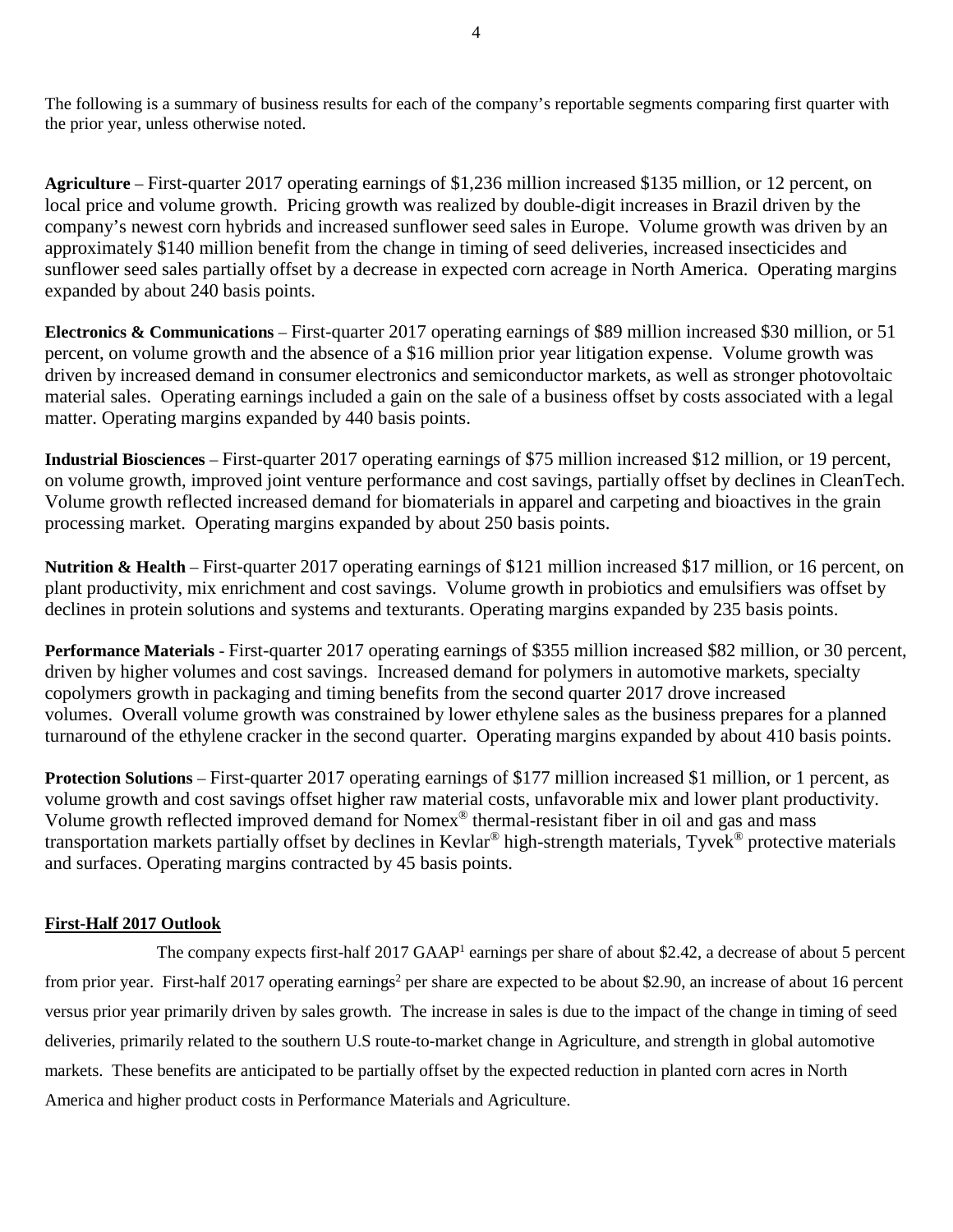The company's first-half 2017 GAAP<sup>1</sup> earnings includes an expected net charge of about \$0.32 per share for significant items primarily related to transaction costs associated with the planned merger with Dow. Prior year GAAP<sup>1</sup> earnings included a net benefit of \$0.20 per share from significant items, primarily due to a gain on the sale of an entity.

DuPont will hold a conference call and webcast on Tuesday, Apr. 25, 2017, at 8:00 AM ET to discuss this news release. The webcast and additional presentation materials can be accessed by visiting the company's investor website [\(Events & Presentations\)](http://www.investors.dupont.com/investor-relations/events-and-presentations/default.aspx) at [www.investors.dupont.com.](http://www.investors.dupont.com/) A replay of the conference call webcast will be available for 90 days by calling 1-630-652-3042, Passcode 6328583#. For additional information see the investor center at [http://www.dupont.com.](http://www.dupont.com/)

### **Use of Non-GAAP Measures**

This earnings release includes information that does not conform to U.S. generally accepted accounting principles (GAAP) and are considered non-GAAP measures. These measures include the company's consolidated results and earnings per share on an operating earnings basis, which excludes significant items and non-operating pension and other post employment benefit costs (operating earnings and operating EPS), total segment pre-tax operating earnings, operating costs and corporate expenses on an operating earnings basis. Management uses these measures internally for planning, forecasting and evaluating the performance of the company's segments, including allocating resources and evaluating incentive compensation. From a liquidity perspective, management uses free cash flow, which is defined as cash provided by/used for operating activities less purchases of property, plant and equipment. Free cash flow is useful to investors and management to evaluate the company's cash flow and financial performance, and is an integral financial measure used in the company's financial planning process. Management believes that these non-GAAP measurements are meaningful to investors as they provide insight with respect to ongoing operating results of the company and provide a more useful comparison of year-overyear results. These non-GAAP measurements supplement our GAAP disclosures and should not be viewed as an alternative to GAAP measures of performance. Reconciliations of non-GAAP measures to GAAP are provided in schedules A, C and D. Details of significant items are provided in schedule B.

### **About DuPont**

DuPont (NYSE: DD) has been bringing world-class science and engineering to the global marketplace in the form of innovative products, materials, and services since 1802. The company believes that by collaborating with customers, governments, NGOs, and thought leaders we can help find solutions to such global challenges as providing enough healthy food for people everywhere, decreasing dependence on fossil fuels, and protecting life and the environment. For additional information about DuPont and its commitment to inclusive innovation, please visit [http://www.dupont.com.](http://www.dupont.com/)

5

**Forward-Looking Statements:** This communication contains "forward-looking statements" within the meaning of the federal securities laws, including Section 27A of the Securities Act of 1933, as amended, and Section 21E of the Securities Exchange Act of 1934, as amended. In this context, forwardlooking statements often address expected future business and financial performance and financial condition, and often contain words such as "expect," "anticipate," "intend," "plan," "believe," "seek," "see," "will," "would," "target," similar expressions, and variations or negatives of these words.

Forward-looking statements by their nature address matters that are, to different degrees, uncertain, such as statements about the consummation of the proposed merger of equals transaction with The Dow Chemical Company (the "DowDuPont Merger") and the proposed transaction with FMC and the anticipated benefits thereof. These and other forward-looking statements, including the failure to consummate the DowDuPont Merger or the proposed transaction or to make or take any filing or other action required to consummate such transactions in a timely manner or at all, are not guarantees of future results and are subject to risks, uncertainties and assumptions that could cause actual results to differ materially from those expressed in any forward-looking statements. Important risk factors that may cause such a difference include, but are not limited to, (i) the completion of the DowDuPont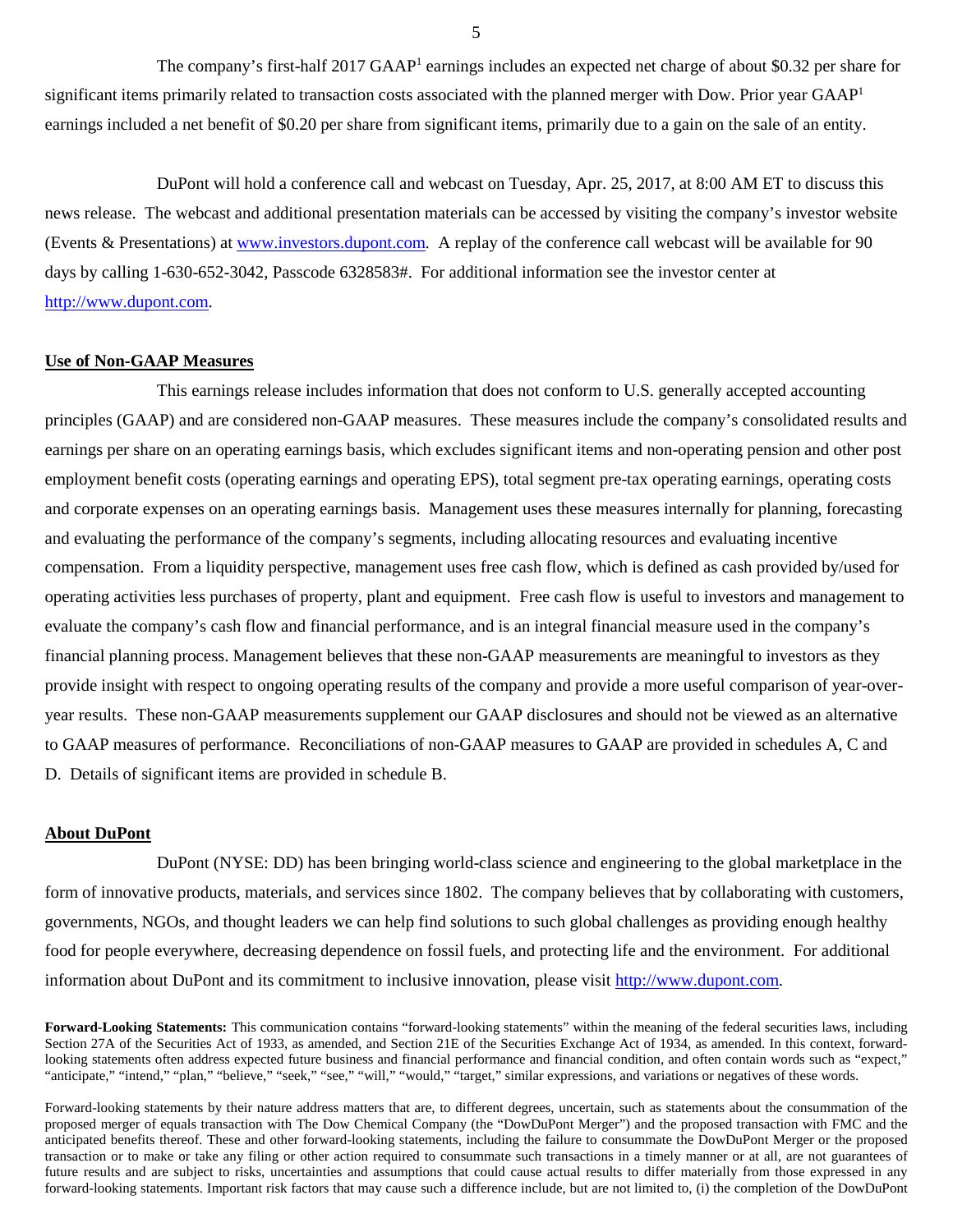Merger and the proposed transaction on anticipated terms and timing, including obtaining regulatory approvals, anticipated tax treatment, unforeseen liabilities, future capital expenditures, revenues, expenses, earnings, synergies, economic performance, indebtedness, financial condition, losses, future prospects, business and management strategies for the management, expansion and growth of the new combined company's or the Health and Nutrition business's operations and other conditions to the completion of the DowDuPont Merger and the proposed transaction, (ii) the possibility that the DowDuPont Merger and the proposed transaction may not close, including because the various approvals, authorizations and declarations of nonobjections from certain regulatory and governmental authorities with respect to either the DowDuPont Merger or the proposed transaction may not be obtained, on a timely basis or otherwise, including that these regulatory or governmental authorities may not approve of FMC as an acceptable purchaser of the Ag business in connection with the proposed transaction or may impose conditions on the granting of the various approvals, authorizations and declarations of non-objections, including requiring the respective Dow, DuPont and FMC businesses, including the Health and Nutrition business (in the case of DuPont) and the Ag business (in the case of FMC), to divest certain assets if necessary to obtain certain regulatory approvals or otherwise limiting the ability of the combined company to integrate parts of the Dow and DuPont businesses and/or the DuPont and Health and Nutrition businesses, (iii) the ability of DuPont to integrate the Health and Nutrition business successfully and to achieve anticipated synergies, (iv) potential litigation or regulatory actions relating to the DowDuPont Merger or the proposed transaction that could be instituted against DuPont or its directors, (v) the risk that disruptions from the DowDuPont Merger or the proposed transaction will harm DuPont's business, including current plans and operations, (vi) the ability of DuPont to retain and hire key personnel, (vii) potential adverse reactions or changes to business relationships resulting from the announcement or completion of the DowDuPont Merger or the proposed transaction, (viii) uncertainty as to the long-term value of DowDuPont common stock, (ix) continued availability of capital and financing and rating agency actions, (x) legislative, regulatory and economic developments, (xi) potential business uncertainty, including changes to existing business relationships, during the pendency of the DowDuPont Merger or the proposed transaction that could affect DuPont's financial performance, (xii) certain restrictions during the pendency of the DowDuPont Merger or the proposed transaction that may impact DuPont's ability to pursue certain business opportunities or strategic transactions and (xiii) unpredictability and severity of catastrophic events, including, but not limited to, acts of terrorism or outbreak of war or hostilities, as well as management's response to any of the aforementioned factors. These risks, as well as other risks associated with the DowDuPont Merger or the proposed transaction, are or will be more fully discussed in (1) DuPont's most recently filed Form 10-K, 10-Q and 8-K reports, (2) DuPont's subsequently filed Form 10-K and 10-Q reports and (3) the joint proxy statement/prospectus included in the Registration Statement filed with the SEC in connection with the DowDuPont Merger. While the list of factors presented here is, and the list of factors presented in the relevant Form 10-K, 10-Q and 8-K reports and the Registration Statement are, considered representative, no such list should be considered to be a complete statement of all potential risks and uncertainties. Unlisted factors may present significant additional obstacles to the realization of forward-looking statements. Consequences of material differences in results as compared with those anticipated in the forward-looking statements could include, among other things, business disruption, operational problems, financial loss, legal liability to third parties and similar risks, any of which could have a material adverse effect on DuPont's consolidated financial condition, results of operations, credit rating or liquidity. DuPont assumes no obligation to publicly provide revisions or updates to any forward-looking statements, whether as a result of new information, future developments or otherwise, should circumstances change, except as otherwise required by securities and other applicable laws.

# # #

4/25/17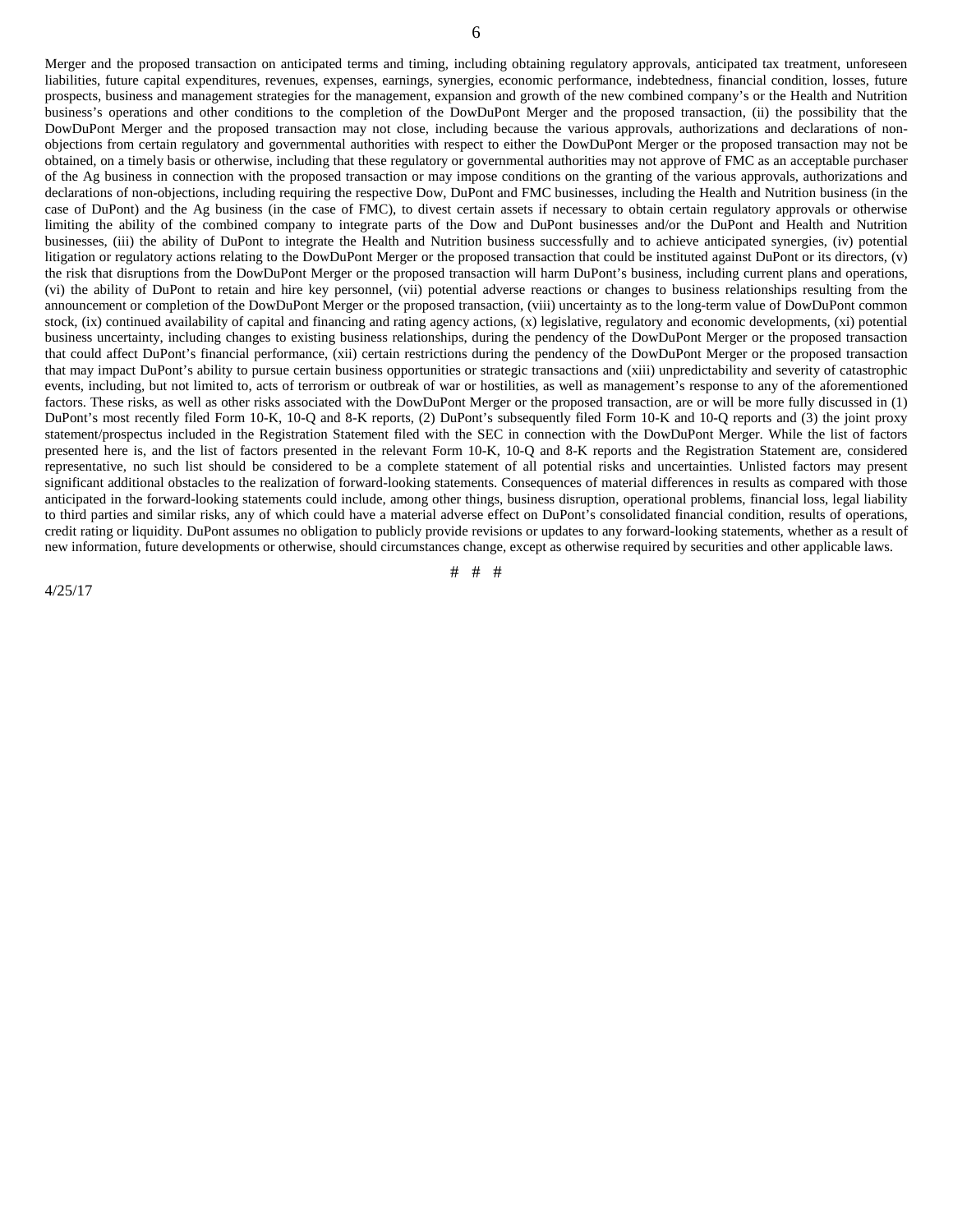### E.I. du Pont de Nemours and Company Consolidated Income Statements *(Dollars in millions, except per share amounts)*

### **SCHEDULE A**

|                                                                                    |               | <b>Three Months Ended</b><br>March 31. |               |             |
|------------------------------------------------------------------------------------|---------------|----------------------------------------|---------------|-------------|
|                                                                                    |               | 2017                                   |               | 2016        |
| Net sales                                                                          | $\mathbf S$   | 7,743                                  | $\mathsf{\$}$ | 7,405       |
| Cost of goods sold                                                                 |               | 4,371                                  |               | 4,242       |
| Other operating charges <sup><math>(1)</math></sup>                                |               | 204                                    |               | 185         |
| Selling, general and administrative expenses <sup>(1)</sup>                        |               | 1,260                                  |               | 1,128       |
| Research and development expense                                                   |               | 416                                    |               | 418         |
| Other income, net (1)                                                              |               | (306)                                  |               | (372)       |
| Interest expense                                                                   |               | 84                                     |               | 92          |
| Employee separation / asset related charges, net $(1)$                             |               | 152                                    |               | 77          |
| Income from continuing operations before income taxes                              |               | 1,562                                  |               | 1,635       |
| Provision for income taxes on continuing operations <sup><math>(1)</math></sup>    |               | 224                                    |               | 406         |
| Income from continuing operations after income taxes                               |               | 1,338                                  |               | 1,229       |
| (Loss) income from discontinued operations after income taxes                      |               | (217)                                  |               | 3           |
| Net income                                                                         |               | 1,121                                  |               | 1,232       |
| Less: Net income attributable to noncontrolling interests                          |               | $\,$ 8 $\,$                            |               | 6           |
| Net income attributable to DuPont                                                  |               | 1,113                                  |               | 1,226       |
| Basic earnings per share of common stock:                                          |               |                                        |               |             |
| Basic earnings per share of common stock from continuing operations                | <sup>\$</sup> | 1.53                                   | $\mathbb{S}$  | 1.40        |
| Basic loss per share of common stock from discontinued operations                  |               | (0.25)                                 |               |             |
| Basic earnings per share of common stock $(2)$                                     |               | 1.28                                   | \$            | 1.40        |
| Diluted earnings per share of common stock:                                        |               |                                        |               |             |
| Diluted earnings per share of common stock from continuing operations              | $\mathbf S$   | 1.52                                   | $\mathcal{S}$ | 1.39        |
| Diluted loss per share of common stock from discontinued operations                |               | (0.25)                                 |               |             |
| Diluted earnings per share of common stock <sup>(2)</sup>                          |               | 1.27                                   | <sup>\$</sup> | 1.39        |
| Dividends per share of common stock                                                |               | 0.38                                   |               | 0.38        |
| Average number of shares outstanding used in earnings per share (EPS) calculation: |               |                                        |               |             |
| Basic                                                                              |               | 866,516,000                            |               | 873,546,000 |
| Diluted                                                                            |               | 871.083.000                            |               | 877,251,000 |

### Reconciliation of Non-GAAP Measures

### **Summary of Earnings Comparison**

|                                                                                                                            |     |        |    | Three Months Ended March 31, |          |
|----------------------------------------------------------------------------------------------------------------------------|-----|--------|----|------------------------------|----------|
|                                                                                                                            |     | 2017   |    | 2016                         | % Change |
| Income from continuing operations after income taxes (GAAP)                                                                |     | 1,338  |    | 1,229                        | 9%       |
| Less: Significant items (charge) benefit included in income from continuing operations after income taxes (per Schedule B) |     | (36)   |    | 160                          |          |
| Non-operating pension/OPEB costs included in income from continuing operations after income taxes                          |     | (67)   |    | (46)                         |          |
| Net income attributable to noncontrolling interest from continuing operations                                              |     | 8      |    | 6                            |          |
| Operating earnings (Non-GAAP) <sup>(3)</sup>                                                                               |     | 1.433  |    | 1.109                        | 29%      |
|                                                                                                                            |     |        |    |                              |          |
| Earnings per share from continuing operations (GAAP)                                                                       | \$. | 1.52   | S. | 1.39                         | 9%       |
| Less: Significant items (charge) benefit included in EPS (per Schedule B)                                                  |     | (0.04) |    | 0.18                         |          |
| Non-operating pension/OPEB costs included in EPS                                                                           |     | (0.08) |    | (0.05)                       |          |
| Operating earnings per share (Non-GAAP) <sup>(3)</sup>                                                                     |     | 1.64   |    | 1.26                         | 30%      |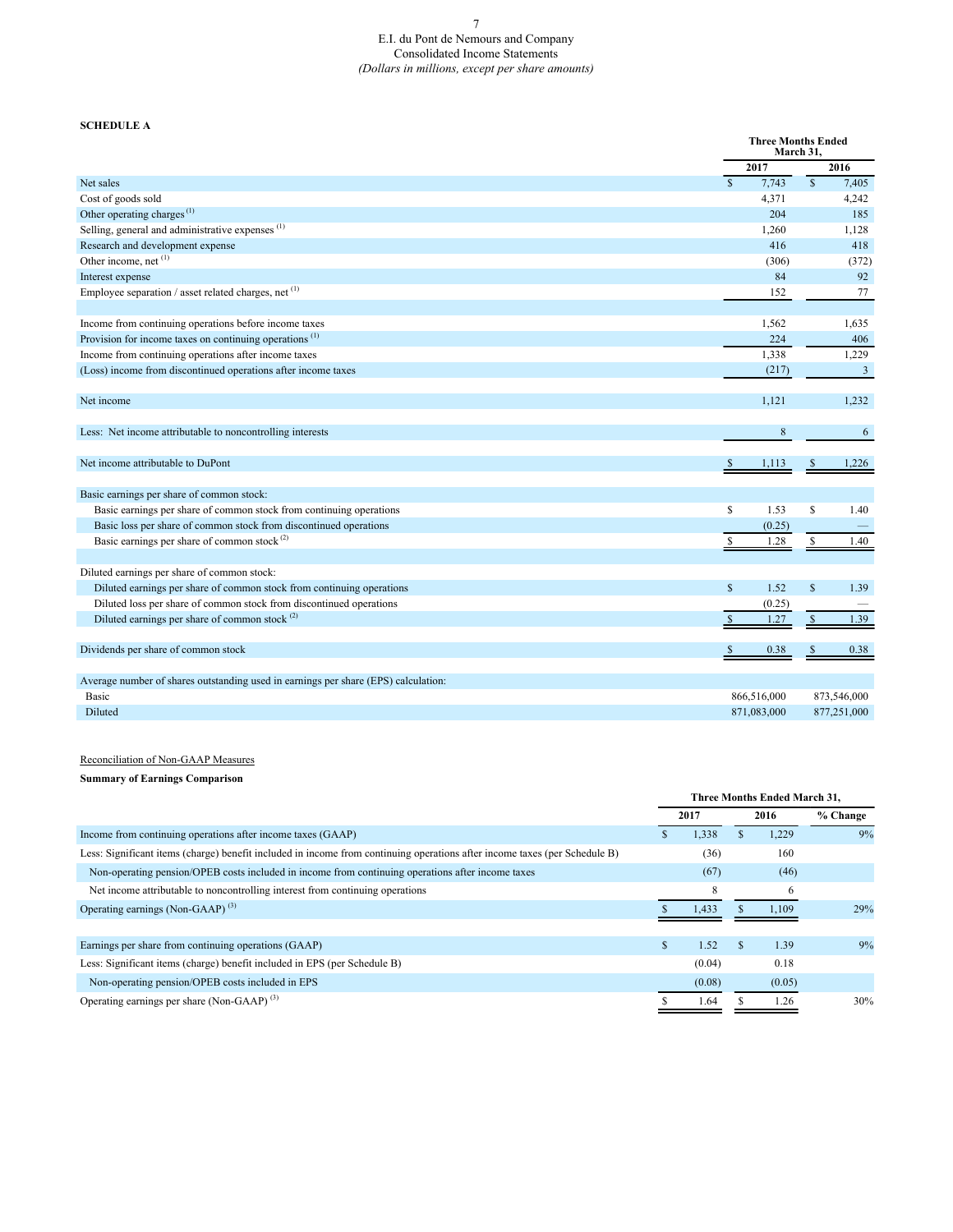## E.I. du Pont de Nemours and Company Condensed Consolidated Balance Sheets *(Dollars in millions, except per share amounts)*

## **SCHEDULE A (continued)**

|                                                                                                                                                 |                           | March 31,<br>2017 | December 31,<br>2016     |          |  |
|-------------------------------------------------------------------------------------------------------------------------------------------------|---------------------------|-------------------|--------------------------|----------|--|
| <b>Assets</b>                                                                                                                                   |                           |                   |                          |          |  |
| <b>Current assets</b>                                                                                                                           |                           |                   |                          |          |  |
| Cash and cash equivalents                                                                                                                       | \$                        | 3,347             | $\mathcal{S}$            | 4,605    |  |
| Marketable securities                                                                                                                           |                           | 2,570             |                          | 1,362    |  |
| Accounts and notes receivable, net                                                                                                              |                           | 7,272             |                          | 4,971    |  |
| Inventories                                                                                                                                     |                           | 5,287             |                          | 5,673    |  |
| Prepaid expenses                                                                                                                                |                           | 574               |                          | 506      |  |
| Total current assets                                                                                                                            |                           | 19,050            |                          | 17,117   |  |
| Property, plant and equipment, net of accumulated depreciation<br>(March 31, 2017 - \$14,994; December 31, 2016 - \$14,736)                     |                           | 9,084             |                          | 9,231    |  |
| Goodwill                                                                                                                                        |                           | 4,172             |                          | 4,180    |  |
| Other intangible assets                                                                                                                         |                           | 3,624             |                          | 3,664    |  |
| <b>Investment in affiliates</b>                                                                                                                 |                           | 687               |                          | 649      |  |
| <b>Deferred income taxes</b>                                                                                                                    |                           | 3,382             |                          | 3,308    |  |
| <b>Other assets</b>                                                                                                                             |                           | 1,851             |                          | 1,815    |  |
| <b>Total</b>                                                                                                                                    | $\boldsymbol{\mathsf{S}}$ | 41,850            | $\$$                     | 39,964   |  |
|                                                                                                                                                 |                           |                   |                          |          |  |
| <b>Liabilities and Equity</b>                                                                                                                   |                           |                   |                          |          |  |
| <b>Current liabilities</b>                                                                                                                      |                           |                   |                          |          |  |
| Accounts payable                                                                                                                                | $\mathbb{S}$              | 3,038             | \$                       | 3,705    |  |
| Short-term borrowings and capital lease obligations                                                                                             |                           | 2,279             |                          | 429      |  |
| Income taxes                                                                                                                                    |                           | 185               |                          | 101      |  |
| Other accrued liabilities                                                                                                                       |                           | 4,308             |                          | 4,662    |  |
| Total current liabilities                                                                                                                       |                           | 9,810             |                          | 8,897    |  |
| Long-term borrowings and capital lease obligations                                                                                              |                           | 8,099             |                          | 8,107    |  |
| <b>Other liabilities</b>                                                                                                                        |                           | 11,911            |                          | 12,333   |  |
| Deferred income taxes                                                                                                                           |                           | 395               |                          | 431      |  |
| <b>Total liabilities</b>                                                                                                                        |                           | 30,215            |                          | 29,768   |  |
| <b>Commitments and contingent liabilities</b>                                                                                                   |                           |                   |                          |          |  |
| <b>Stockholders' equity</b>                                                                                                                     |                           |                   |                          |          |  |
| Preferred stock                                                                                                                                 |                           | 237               |                          | 237      |  |
| Common stock, \$0.30 par value; 1,800,000,000 shares authorized;<br>Issued at March 31, 2017 - 953, 937, 000; December 31, 2016 - 950, 044, 000 |                           | 286               |                          | 285      |  |
| Additional paid-in capital                                                                                                                      |                           | 11,354            |                          | 11,190   |  |
| Reinvested earnings                                                                                                                             |                           | 15,704            |                          | 14,924   |  |
| Accumulated other comprehensive loss                                                                                                            |                           | (9, 423)          |                          | (9, 911) |  |
| Common stock held in treasury, at cost (87,041,000 shares at March 31, 2017 and<br>December 31, 2016)                                           |                           | (6, 727)          |                          | (6, 727) |  |
| Total DuPont stockholders' equity                                                                                                               |                           | 11,431            |                          | 9,998    |  |
| Noncontrolling interests                                                                                                                        |                           | 204               |                          | 198      |  |
| Total equity                                                                                                                                    |                           | 11,635            |                          | 10,196   |  |
| <b>Total</b>                                                                                                                                    | $\overline{\mathcal{S}}$  | 41,850            | $\overline{\mathcal{S}}$ | 39,964   |  |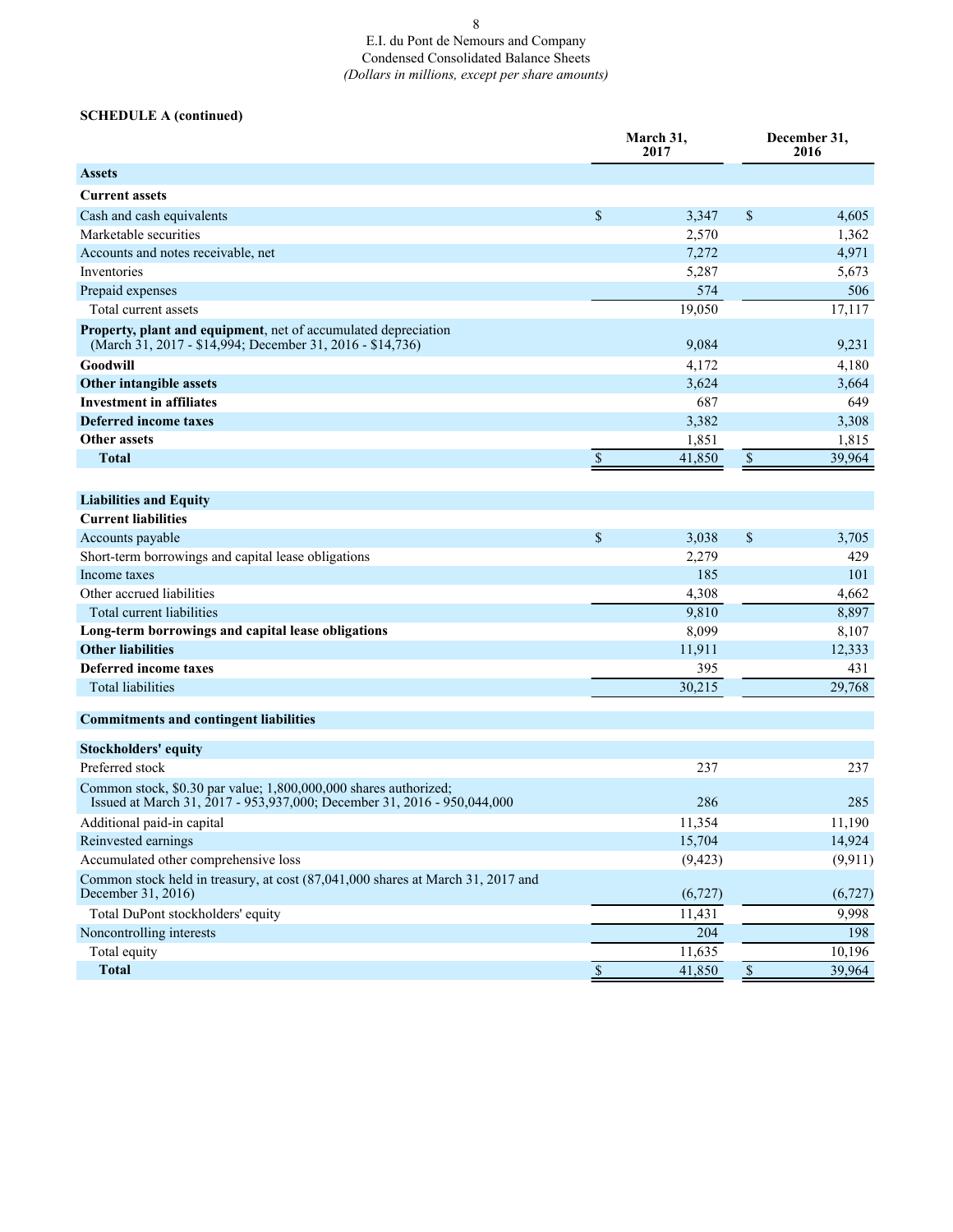### 9 E.I. du Pont de Nemours and Company Condensed Consolidated Statement of Cash Flows *(Dollars in millions)*

### **SCHEDULE A (continued)**

|                                                                            |               | <b>Three Months Ended</b><br>March 31. |               |          |
|----------------------------------------------------------------------------|---------------|----------------------------------------|---------------|----------|
|                                                                            |               | 2017                                   |               | 2016     |
| <b>Total Company</b>                                                       |               |                                        |               |          |
| Net income                                                                 | $\mathcal{S}$ | 1,121                                  | $\mathcal{S}$ | 1,232    |
| Adjustments to reconcile net income to cash used for operating activities: |               |                                        |               |          |
| Depreciation                                                               |               | 230                                    |               | 238      |
| Amortization of intangible assets                                          |               | 51                                     |               | 122      |
| Net periodic pension benefit cost                                          |               | 109                                    |               | 146      |
| Contributions to pension plans                                             |               | (82)                                   |               | (88)     |
| Gain on sale of businesses and other assets                                |               | (192)                                  |               | (374)    |
| Asset-related charges                                                      |               | 119                                    |               | 78       |
| Other operating activities - net                                           |               | 78                                     |               | 180      |
| Change in operating assets and liabilities - net                           |               | (3,058)                                |               | (3,340)  |
| Cash used for operating activities                                         |               | (1,624)                                |               | (1,806)  |
| Investing activities                                                       |               |                                        |               |          |
| Purchases of property, plant and equipment                                 |               | (330)                                  |               | (357)    |
| Investments in affiliates                                                  |               | (22)                                   |               | (1)      |
| Proceeds from sale of businesses and other assets - net                    |               | 283                                    |               | 193      |
| Net (increase) decrease in short-term financial instruments                |               | (1,205)                                |               | 282      |
| Foreign currency exchange contract settlements                             |               | (15)                                   |               | (78)     |
| Other investing activities - net                                           |               | (46)                                   |               | (12)     |
| Cash (used for) provided by investing activities                           |               | (1, 335)                               |               | 27       |
| Financing activities                                                       |               |                                        |               |          |
| Dividends paid to stockholders                                             |               | (331)                                  |               | (334)    |
| Net increase in borrowings                                                 |               | 1,844                                  |               | 958      |
| Proceeds from exercise of stock options                                    |               | 160                                    |               | 36       |
| Other financing activities - net                                           |               | (32)                                   |               | (35)     |
| Cash provided by financing activities                                      |               | 1,641                                  |               | 625      |
| Effect of exchange rate changes on cash                                    |               | 60                                     |               | 20       |
| Decrease in cash and cash equivalents                                      |               | (1,258)                                |               | (1, 134) |
| Cash and cash equivalents at beginning of period                           |               | 4,605                                  |               | 5,300    |
| Cash and cash equivalents at end of period                                 | $\mathcal{S}$ | 3,347                                  | $\mathsf{\$}$ | 4,166    |

Reconciliation of Non-GAAP Measure

**Calculation of Free Cash Flow - Total Company**

|                                            | Three Months Ended March 31, |         |
|--------------------------------------------|------------------------------|---------|
|                                            | 2017                         | 2016    |
| Cash used for operating activities (GAAP)  | (1,624)                      | (1,806) |
| Purchases of property, plant and equipment | (330)                        | (357)   |
| Free cash flow (Non-GAAP)                  | 1.954)                       | (2,163) |

(1) See Schedule B for detail of significant items.

 $^{(2)}$  The sum of the individual earnings per share amounts from continuing operations and discontinued operations may not equal the total company earnings per share amounts due to rounding.

( $^{(3)}$ ) Operating earnings and operating earnings per share are defined as earnings from continuing operations excluding significant items and non-operating pension/OPEB costs includes all of the components of net period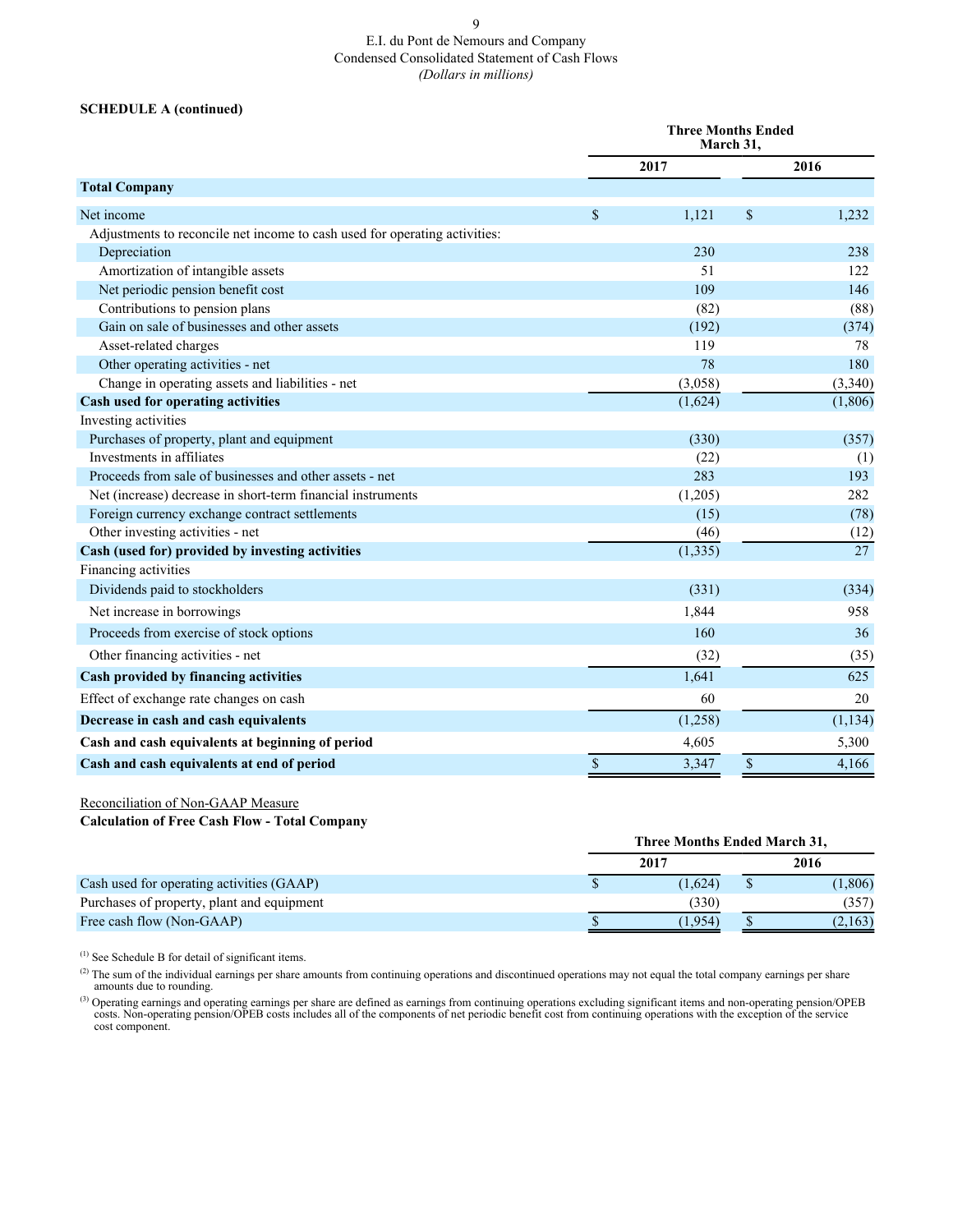### **SCHEDULE B**

### SIGNIFICANT ITEMS

|                                           | Pre-tax     |            | After-tax $^{(6)}$ |       |   | (\$ Per Share) |    |        |   |        |
|-------------------------------------------|-------------|------------|--------------------|-------|---|----------------|----|--------|---|--------|
|                                           | 2017        | 2016       |                    | 2017  |   | 2016           |    | 2017   |   | 2016   |
| 1st Ouarter                               |             |            |                    |       |   |                |    |        |   |        |
| Transaction costs <sup>(1)</sup>          | \$<br>(170) | \$<br>(24) | S                  | (122) | S | (21)           | \$ | (0.14) | S | (0.02) |
| Restructuring charges, net (2)            | (152)       | (77)       |                    | (100) |   | (48)           |    | (0.11) |   | (0.06) |
| Gain on sale of business / entity $(3)$   | 162         | 369        |                    | 86    |   | 214            |    | 0.10   |   | 0.24   |
| Income tax items $(4)$                    | 47          |            |                    | 100   |   |                |    | 0.11   |   |        |
| Customer claims adjustment/recovery $(5)$ |             | 23         |                    |       |   | 15             |    |        |   | 0.02   |
| 1st Ouarter - Total                       | (113)       | 291        |                    | (36)  | S | 160            | S  | (0.04) |   | 0.18   |

- (1) First quarter 2017 and 2016 included charges of \$(170) and \$(24), respectively, recorded in selling, general and administrative expenses related to costs associated with the planned merger with The Dow Chemical Company and related activities. For first quarter 2017 and 2016, the effective tax rate for the total of pre-tax charges was 28.2% and 12.5%, respectively. A significant portion of the transaction costs are in the US; however, those costs are not always tax-deductible.
- (2) First quarter 2017 included a \$(152) restructuring charge recorded in employee separation/asset related charges, net, primarily associated with actions to improve plant productivity. The charge included \$(33) of severance and related benefit costs and \$(119) of asset-related charges. The asset-related charges mainly consists of accelerated depreciation associated with decision to close the Company's Protection Solutions Cooper River manufacturing site located near Charleston, South Carolina. Additional charges for accelerated depreciation are expected in 2017, the majority of which will be recognized in the second quarter.

First quarter 2016 included a  $\S(75)$  restructuring charge recorded in employee separation / asset related charges, net related to the decision not to re-start the Agriculture segment's insecticide manufacturing facility at the La Porte site located in La Porte, Texas. The charge included \$(41) of asset-related charges, \$(18) of contract termination costs, and \$(16) of employee severance and related benefit costs.

First quarter 2016 included a \$(2) charge in employee separation/asset related charges, net associated with the 2016 Global Cost Savings and Restructuring Program. This charge was primarily due to the identification of additional projects in certain segments, offset by reduction in severance and related benefit costs due to workforce reductions achieved through non-severance programs.

- (3) First quarter 2017 included a gain of \$162 recorded in other income, net associated with the sale of the company's global food safety diagnostic business, a part of the Nutrition & Health segment. The effective tax rate for the gain on sale was 46.9% due to unfavorable tax consequences of non-deductible goodwill. First quarter 2016 included a gain of \$369 recorded in other income, net associated with the sale of the DuPont (Shenzhen) Manufacturing Limited entity, which held certain buildings and other assets. The gain is reflected as a Corporate item.
- (4) First quarter 2017 included a tax benefit of \$53, as well as a \$47 benefit on associated accrued interest reversals (recorded in other income, net), related to a reduction in the company's unrecognized tax benefits due to the closure of various tax statutes of limitations.
- (5) First quarter 2016 included a benefit of \$23, in other operating charges for reductions in the accrual for customer claims related to the use of the Imprelis® herbicide.
- (6) Unless specifically addressed in notes above, the income tax effect on significant items was calculated based upon the enacted tax laws and statutory income tax rates applicable in the tax jurisdiction(s) of the underlying non-GAAP adjustment.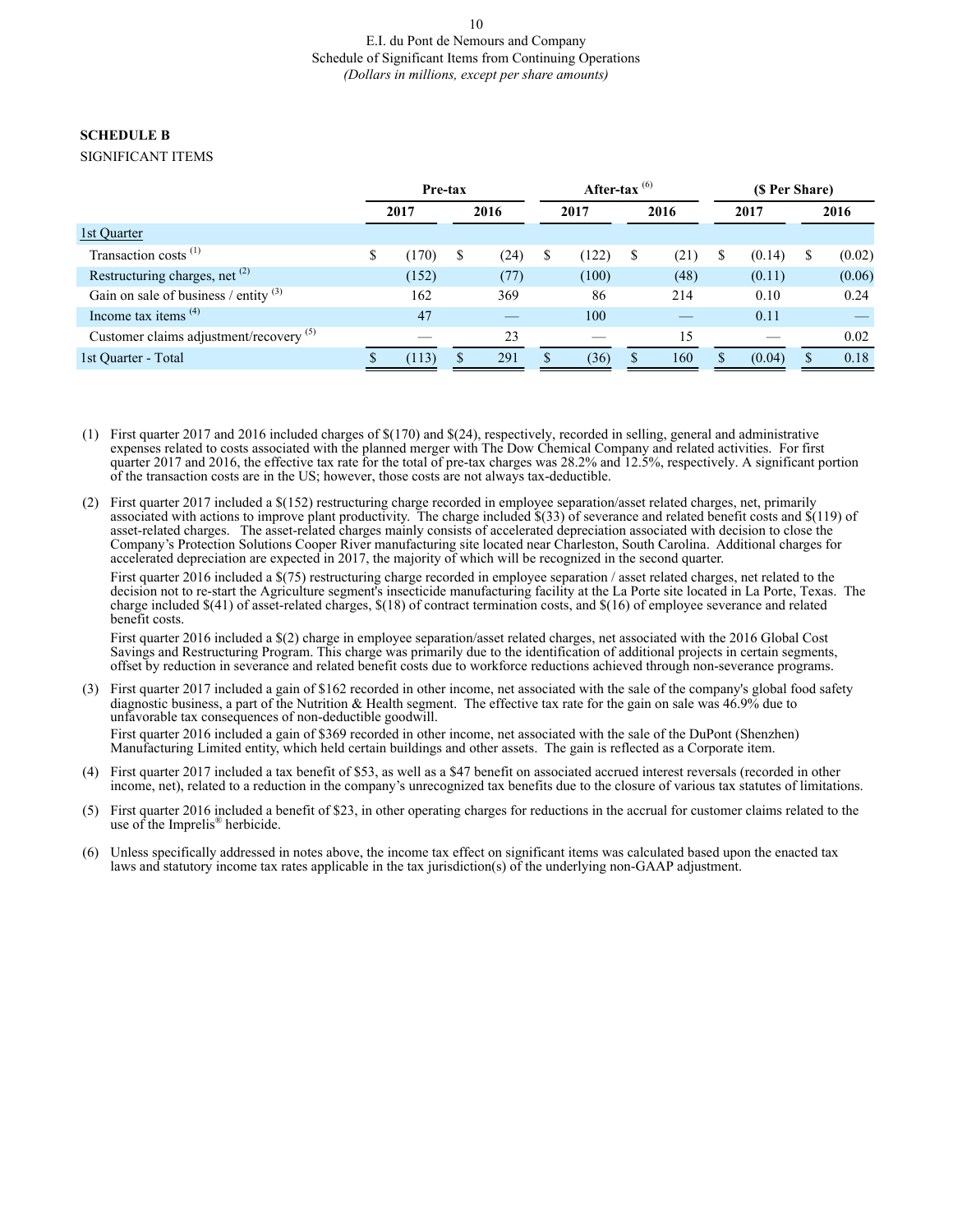### 11 E.I. du Pont de Nemours and Company Consolidated Segment Information *(Dollars in millions)*

## **SCHEDULE C**

|                                                              |                          | <b>Three Months Ended</b><br>March 31, |                    |       |
|--------------------------------------------------------------|--------------------------|----------------------------------------|--------------------|-------|
| SEGMENT NET SALES                                            |                          | 2017                                   |                    | 2016  |
| Agriculture                                                  | $\mathcal{S}$            | 3,928                                  | $\mathcal{S}$      | 3,786 |
| Electronics & Communications                                 |                          | 510                                    |                    | 452   |
| <b>Industrial Biosciences</b>                                |                          | 368                                    |                    | 352   |
| Nutrition & Health                                           |                          | 789                                    |                    | 801   |
| <b>Performance Materials</b>                                 |                          | 1,368                                  |                    | 1,249 |
| <b>Protection Solutions</b>                                  |                          | 747                                    |                    | 729   |
| Other                                                        |                          | 33                                     |                    | 36    |
| Consolidated net sales                                       | $\$$                     | 7,743                                  | \$                 | 7,405 |
|                                                              |                          | <b>Three Months Ended</b><br>March 31, |                    |       |
| <b>SEGMENT OPERATING EARNINGS</b> <sup>(1)</sup>             |                          | 2017                                   |                    | 2016  |
| Agriculture                                                  | $\mathcal{S}$            | 1,236                                  | $\mathcal{S}$      | 1,101 |
| Electronics & Communications                                 |                          | 89                                     |                    | 59    |
| <b>Industrial Biosciences</b>                                |                          | 75                                     |                    | 63    |
| Nutrition & Health                                           |                          | 121                                    |                    | 104   |
| <b>Performance Materials</b>                                 |                          | 355                                    |                    | 273   |
| <b>Protection Solutions</b>                                  |                          | 177                                    |                    | 176   |
| Other                                                        |                          | (62)                                   |                    | (59)  |
| Total segment operating earnings                             |                          | 1,991                                  |                    | 1,717 |
| Corporate expenses                                           |                          | (69)                                   |                    | (86)  |
| Interest expense                                             |                          | (84)                                   |                    | (92)  |
| Operating earnings before income taxes and exchange losses   |                          | 1,838                                  |                    | 1,539 |
| Exchange losses <sup>(2)</sup>                               |                          | (59)                                   |                    | (121) |
| Operating earnings before income taxes (Non-GAAP)            | $\overline{\mathcal{S}}$ | 1,779                                  | $\mathbf{\hat{s}}$ | 1,418 |
| Non-operating pension/OPEB costs                             |                          | (104)                                  |                    | (74)  |
| Total significant items before income taxes                  |                          | (113)                                  |                    | 291   |
| Income from continuing operations before income taxes (GAAP) | $\$$                     | 1,562                                  | $\mathbb{S}$       | 1,635 |
|                                                              |                          | <b>Three Months Ended</b><br>March 31, |                    |       |
| SIGNIFICANT ITEMS BY SEGMENT (PRE-TAX) <sup>(3)</sup>        |                          | 2017                                   |                    | 2016  |
| Agriculture                                                  | $\mathbf{\hat{S}}$       |                                        | $\mathcal{S}$      | (73)  |
| Electronics & Communications                                 |                          | (5)                                    |                    | 7     |

| Electronics & Communications                | (5)   |      |
|---------------------------------------------|-------|------|
| <b>Industrial Biosciences</b>               | (6)   |      |
| Nutrition & Health                          | 160   |      |
| Performance Materials                       | (11)  | (4)  |
| <b>Protection Solutions</b>                 | (124) | 3    |
| Other                                       |       | (3)  |
| Total significant items by segment          | 14    | (68) |
| Corporate expenses                          | (127) | 359  |
| Total significant items before income taxes | (113) | 291  |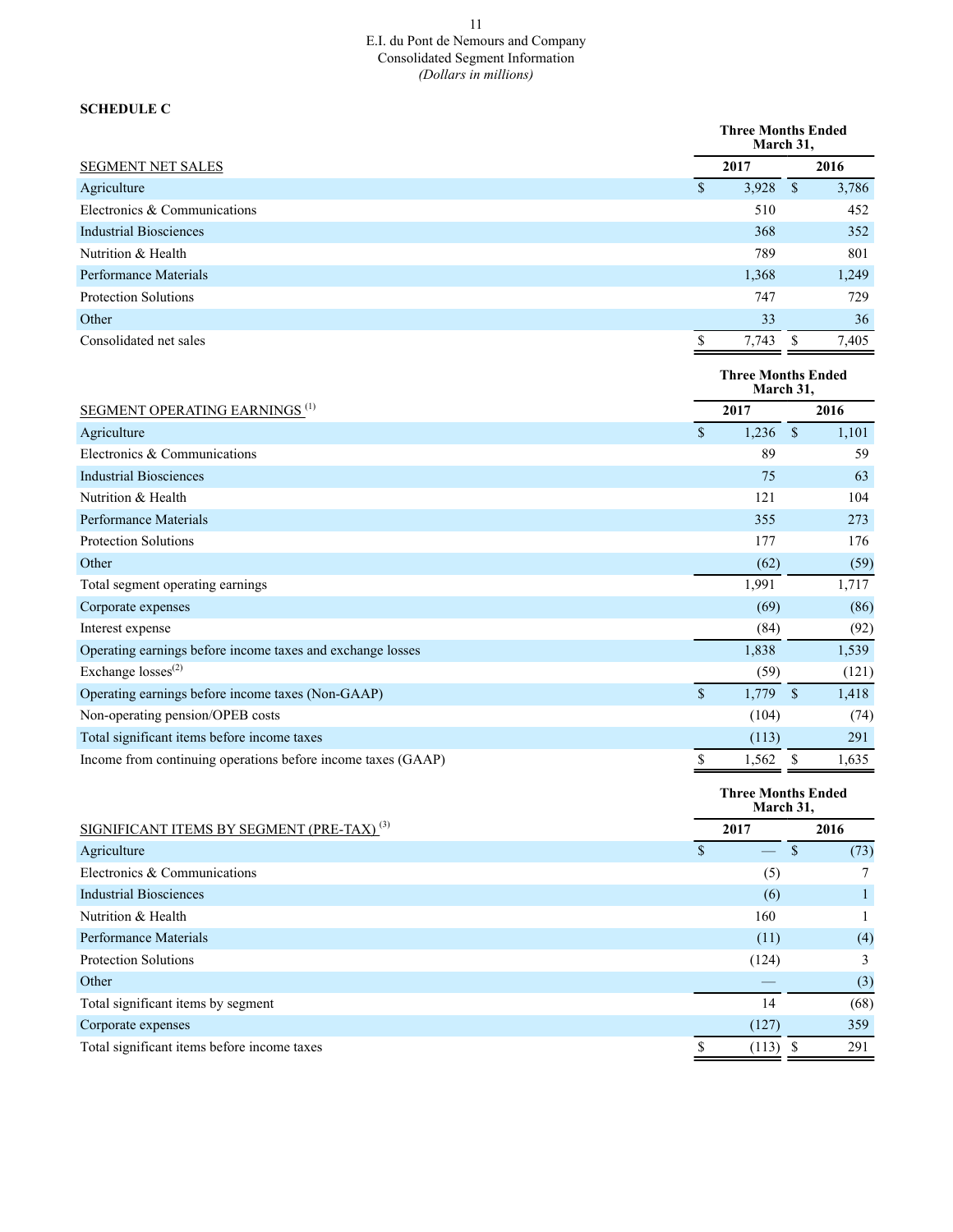# E.I. du Pont de Nemours and Company Consolidated Segment Information *(Dollars in millions)*

#### **SCHEDULE C (continued)**

#### Corporate Expenses

The reconciliation below reflects GAAP corporate expenses (income) excluding significant items.

|                                                   | March 31, | <b>Three Months Ended</b> |
|---------------------------------------------------|-----------|---------------------------|
|                                                   | 2017      | 2016                      |
| Corporate expenses (income) (GAAP)<br>D           | 196       | (273)                     |
| Less: Significant items charge (benefit) $^{(3)}$ | 127       | (359)                     |
| Corporate expenses (Non-GAAP)                     | 69        | 86                        |

<sup>(1)</sup> Segment operating earnings is defined as income (loss) from continuing operations before income taxes excluding significant pre-tax benefits (charges), non-operating pension/<br>OPEB costs, exchange gains (losses), corp

(2) See Schedule D for additional information on exchange gains and losses.

 $(3)$  See Schedule B for detail of significant items.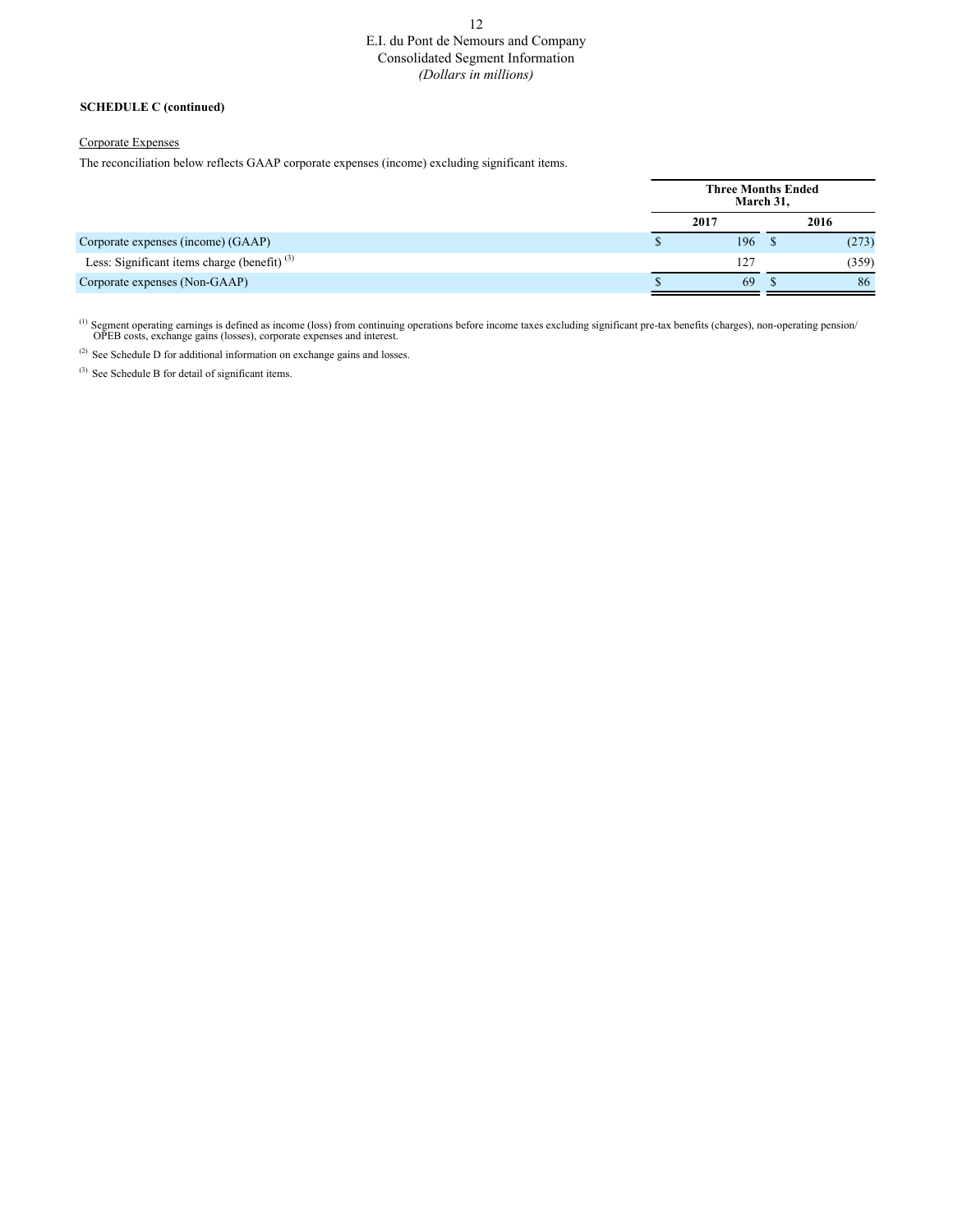## E.I. du Pont de Nemours and Company Reconciliation of Non-GAAP Measures *(Dollars in millions, except per share amounts)*

### **SCHEDULE D**

### **Reconciliations of Adjusted EBIT / EBITDA to Consolidated Income Statements**

|                                                                                      |   | Three Months Ended March 31, |      |       |  |  |
|--------------------------------------------------------------------------------------|---|------------------------------|------|-------|--|--|
|                                                                                      |   | 2017                         | 2016 |       |  |  |
| Income from continuing operations after income taxes (GAAP)                          |   | 1,338                        |      | 1,229 |  |  |
| Add: Provision for income taxes on continuing operations                             |   | 224                          |      | 406   |  |  |
| Income from continuing operations before income taxes                                |   | 1,562                        |      | 1,635 |  |  |
| Add: Significant items charge (benefit) before income taxes <sup>(1)</sup>           |   | 113                          |      | (291) |  |  |
| Add: Non-operating pension/OPEB costs                                                |   | 104                          |      | 74    |  |  |
| Operating earnings before income taxes (Non-GAAP)                                    | ъ | 1,779                        | -8   | 1,418 |  |  |
| Less: Net income attributable to noncontrolling interests from continuing operations |   | 8                            |      | 6     |  |  |
| Add: Interest expense                                                                |   | 84                           |      | 92    |  |  |
| Adjusted EBIT from operating earnings (Non-GAAP)                                     |   | 1,855                        |      | 1,504 |  |  |
| Add: Depreciation and amortization                                                   |   | 281                          |      | 360   |  |  |
| Adjusted EBITDA from operating earnings (Non-GAAP)                                   |   | 2,136                        |      | 1,864 |  |  |

#### **Reconciliation of Operating Costs to Consolidated Income Statement Line Items**

GAAP operating costs is defined as other operating charges, selling, general and administrative expenses, and research and development expense. The reconciliation<br>below reflects operating costs excluding significant items

|                                                 | Three Months Ended March 31, 2017 |                                 |  |                                                                   |                                                                 | Three Months Ended March 31, 2016 |            |    |                                 |  |                                               |                                                                 |              |
|-------------------------------------------------|-----------------------------------|---------------------------------|--|-------------------------------------------------------------------|-----------------------------------------------------------------|-----------------------------------|------------|----|---------------------------------|--|-----------------------------------------------|-----------------------------------------------------------------|--------------|
|                                                 |                                   | As<br><b>Reported</b><br>(GAAP) |  | <b>Less:</b><br>Significant<br>$\tilde{\mathbf{I}}$ tems $^{(1)}$ | <b>Less: Non-</b><br>Operating<br>Pension/<br><b>OPEB Costs</b> |                                   | (Non-GAAP) |    | As<br><b>Reported</b><br>(GAAP) |  | <b>Less:</b><br>Significant<br>Items $^{(1)}$ | <b>Less: Non-</b><br>Operating<br>Pension/<br><b>OPEB Costs</b> | (Non-GAAP)   |
| Other operating charges                         | ъ                                 | $204 \text{ s}$                 |  | $\overline{\phantom{m}}$                                          | $\frac{1}{2}$                                                   |                                   | 204        | Эh | 185 \$                          |  | $(23)$ \$                                     | $-$ \$                                                          | 208          |
| Selling, general and administrative<br>expenses |                                   | 1,260                           |  | 170                                                               | 31                                                              |                                   | 1,059      |    | 1,128                           |  | 24                                            | 30                                                              | 1,074        |
| Research and development expense                |                                   | 416                             |  |                                                                   | 16                                                              |                                   | 400        |    | 418                             |  |                                               | 11                                                              | 407          |
| Total                                           |                                   | 1,880 \$                        |  | 170 \$                                                            |                                                                 | 47 S                              | .663       |    | $1,731$ \$                      |  |                                               |                                                                 | 1,689<br>41S |

### **Reconciliation of Operating Earnings Per Share (EPS) Outlook**

The reconciliation below represents the company's outlook on an operating earnings basis, defined as earnings excluding significant items and non-operating pension/OPEB costs.

|                                               |             | Six Months Ended June 30, |                      |  |  |  |
|-----------------------------------------------|-------------|---------------------------|----------------------|--|--|--|
|                                               |             | 2017 Outlook              | 2016 Actual          |  |  |  |
| EPS from continuing operations (GAAP)         | $\mathbf S$ | 2.42                      | 2.55<br>$\mathbf{s}$ |  |  |  |
|                                               |             |                           |                      |  |  |  |
| Significant items <sup><math>(1)</math></sup> |             |                           |                      |  |  |  |
| Transaction costs                             |             | (0.30)                    | (0.09)               |  |  |  |
| Gain on sale of business / entity             |             | 0.10                      | 0.24                 |  |  |  |
| Restructuring charges / adjustments           |             | (0.23)                    | 0.01                 |  |  |  |
| Income tax items                              |             | 0.11                      |                      |  |  |  |
| Customer claims adjustment/recovery           |             |                           | 0.04                 |  |  |  |
|                                               |             |                           |                      |  |  |  |
| Non-operating pension/OPEB costs - estimate   |             | (0.16)                    | (0.15)               |  |  |  |
|                                               |             |                           |                      |  |  |  |
| Operating EPS (Non-GAAP)                      | \$.         | 2.90                      | 2.50<br>-S           |  |  |  |

#### 13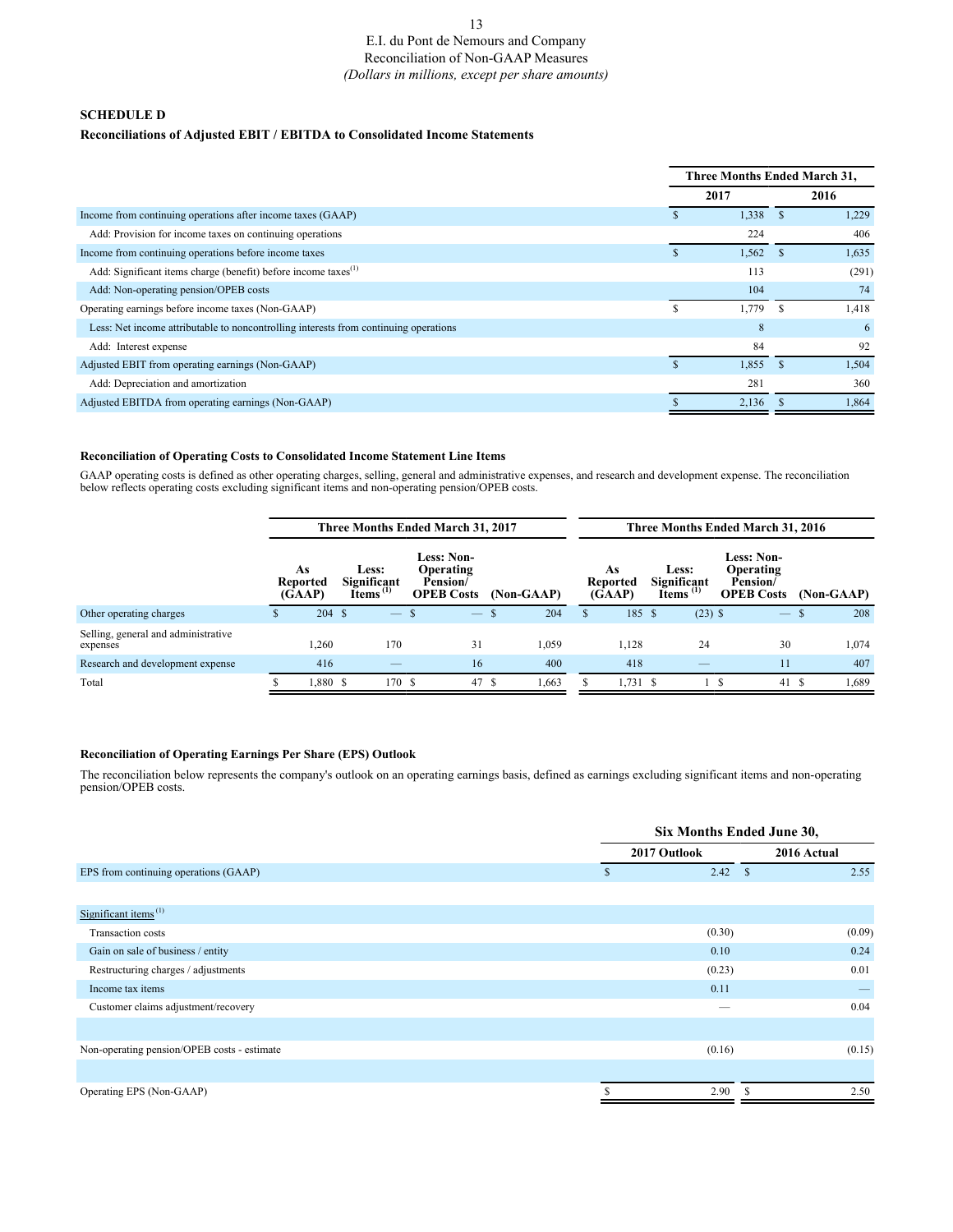### 14 E.I. du Pont de Nemours and Company Reconciliation of Non-GAAP Measures *(Dollars in millions, except per share amounts)*

#### **SCHEDULE D (continued)**

#### **Exchange Gains/Losses on Operating Earnings**

The company routinely uses forward exchange contracts to offset its net exposures, by currency, related to the foreign currency denominated monetary assets and liabilities of its operations. The objective of this program is to maintain an approximately balanced position in foreign currencies in order to minimize, on an after-tax basis, the effects of exchange rate changes. The net pre-tax exchange gains and losses are recorded in other loss, net and the related tax impact is recorded in provision for (benefit from) income taxes on the Consolidated Income Statements.

| <b>Three Months Ended</b><br>March 31, |                |               |       |
|----------------------------------------|----------------|---------------|-------|
| 2017                                   |                | 2016          |       |
|                                        |                |               |       |
| \$                                     | 26             | <sup>\$</sup> | 33    |
|                                        | 36             |               | 13    |
|                                        | 62             |               | 46    |
|                                        |                |               |       |
| \$                                     | (85)           | <sup>\$</sup> | (154) |
|                                        | 30             |               | 55    |
|                                        | (55)           |               | (99)  |
|                                        |                |               |       |
| \$                                     | (59)           | S             | (121) |
|                                        | 66             |               | 68    |
|                                        | $\overline{7}$ |               | (53)  |
|                                        |                |               |       |

As shown above, the "Total Exchange Gain (Loss)" is the sum of the "Subsidiary Monetary Position Gain (Loss)" and the "Hedging Program Gain (Loss)."